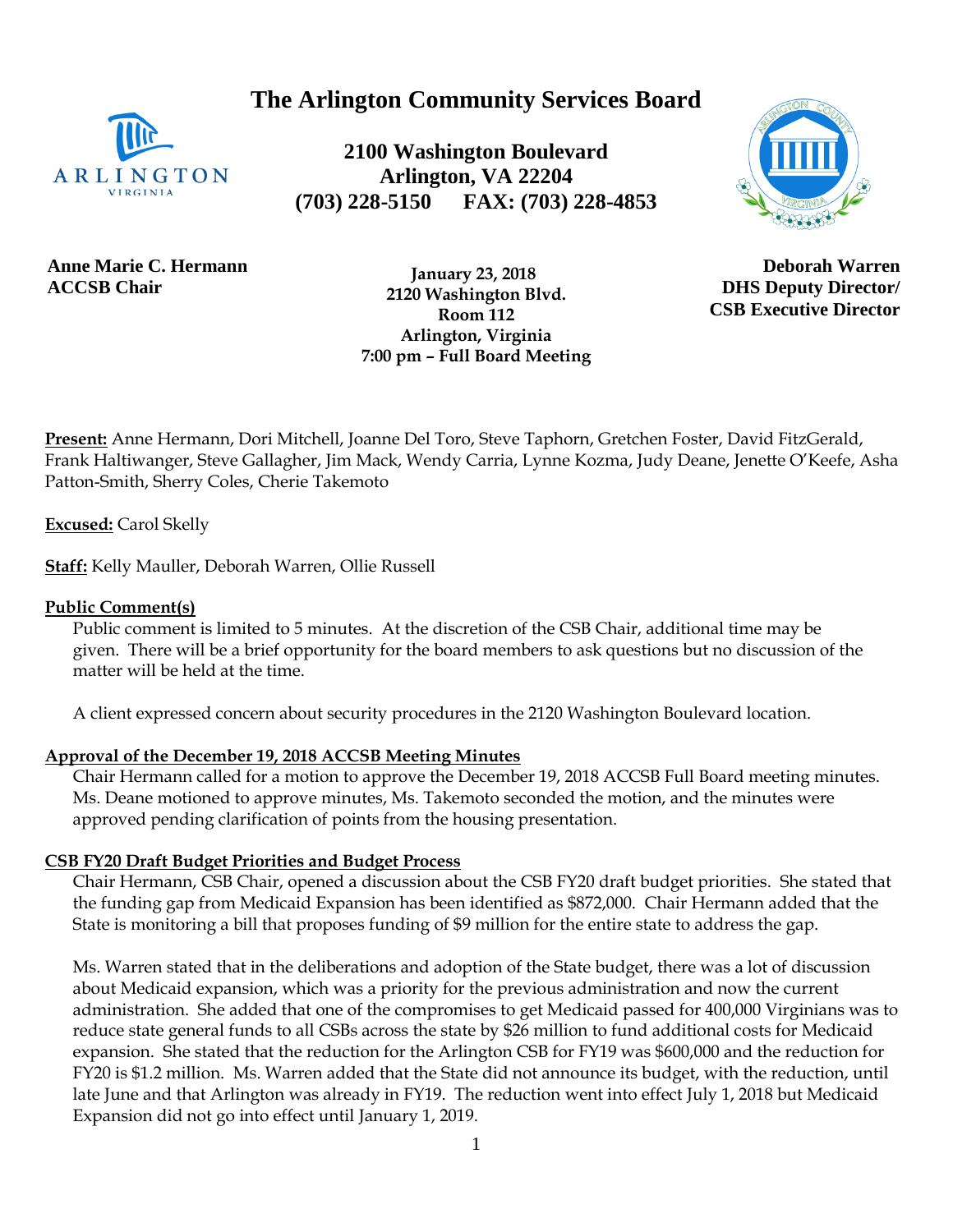Ms. Warren stated that former County Board Chair, Katie Cristol, submitted a letter to Governor Ralph Northam and that other County Board Members contacted the Virginia Municipal League and the Virginia Association of Counties (VACO) to advocate for allowing CSBs to keep their State funding for FY19 instead of taking a reduction. She added that the reductions are based on the premise that CSBs would earn additional Medicaid revenue and would be able to bill for case management services.

Ms. Warren stated that the DHS fiscal office is working to determine how to maximize revenue. She stated that there is a revenue gap of \$872,000. She added that the bill Chair Hermann spoke about has been proposed at \$9 million in funding which would partially reduce the gap but would be inadequate to completely reduce the total gap of \$26 million. The members discussed options to maximize revenue.

Chair Hermann recommended that the CSB include the restoration of the FY19 reductions, caused by Medicaid expansion, to their budget priorities. The members discussed including restoration of the reductions.

Assuming the County Manager will include funding to restore FY19 reductions caused by Medicaid expansion, the members agreed, by vote, to advocate for the following budget requests, in priority order:

# **Substance Use Disorder (SUD) Committee**

• 1 FTE therapist to assist in addressing the increasing number of clients being seen by the Outpatient SUD team and to respond to the growing Office Based Opioid Treatment (OBOT) program. \$101,972

### **Joint Mental Health, Developmental Disabilities and Child and Youth Committees**

• .5 FTE to increase the current psychologist from .5 to 1.0 FTE to meet the needs of clients with co-occurring autism and behavioral health. \$60,020

# **Mental Health (MH) Committee**

• 1 FTE MH Therapist for Emergency Services - In FY18, the rate of TDOs increased by 20% (from 491 to 613). \$101,972

# **Developmental Disabilities (DD) Committee**

• The Developmental Disabilities Committee does not have a request.

# **Child and Youth (CY) Committee**

• The Child and Youth Committee does not have a request.

#### **CSB Executive Director's Report**

- $\checkmark$  Ms. Warren spoke about the County budget process during the discussion about the CSB's budget priorities. The County Manager will submit Arlington's proposed budget to the County Board on February 23rd.
- $\checkmark$  Ms. Warren announced that the Young Adult position funded by the County Board last year has been filled.
- $\checkmark$  Ms. Warren announced that Emergency Services received grant funding for two masters level interns and that an FTE is being added to weekends.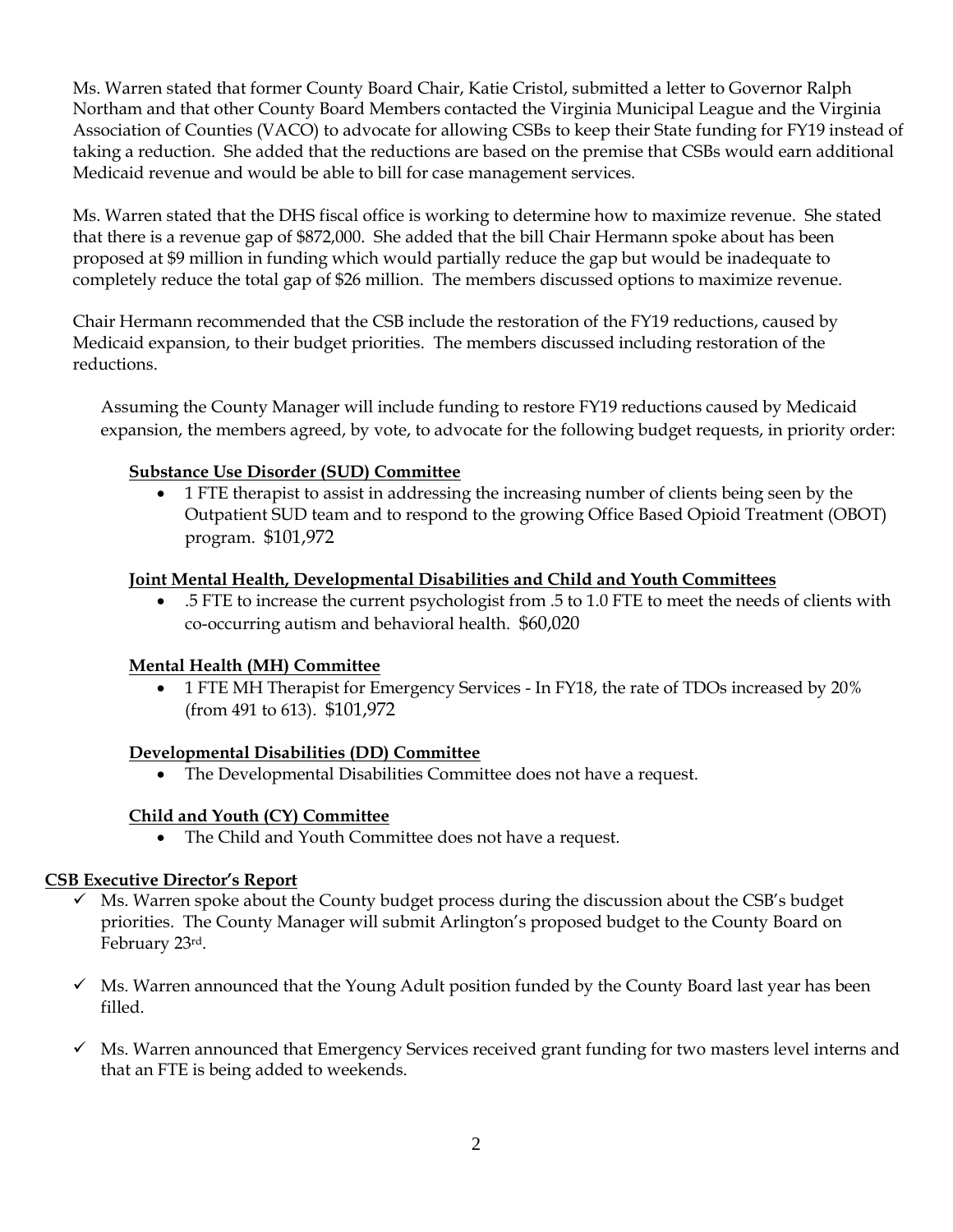$\checkmark$  Ms. Warren stated that STEP VA includes nine mandatory services to be available in all regions of the Commonwealth. These services may be provided directly by the Community Services Boards, through regional collaborations, or by designated collaborating organizations (contractual/referral arrangements). All services are grounded in person/family centered, recovery oriented, and trauma informed approaches. Arlington has already implemented two of the nine services; Same Day Access and Primary Care Screenings.

Ms. Warren stated that Arlington will receive \$163,000 from the State in ongoing funds to execute primary care screenings. She added that a regional plan will be developed to determine how to achieve the objectives of primary care screenings which is due by January 25<sup>th</sup>.

Ms. Warren stated that there are two objectives for primary care screenings:

1) any child with serious emotional disturbance or any adult with serious mental illness and receiving targeted case management, will receive a primary care screening annually to include height, weight, BMI and blood pressure

2) any client who is prescribed antipsychotic medication by a CSB prescriber, will be screened and monitored for metabolic syndrome using the following guidelines:

- Screened quarterly for weight height BMI and blood pressure
- Screened annually for blood pressure, random glucose and lipids
- **•** Referral for any abnormalities

Ms. Warren reminded the members that Neighborhood Health, a federally qualified medical center, is located on the DHS campus.

Ms. Warren stated that next steps include defining the objectives around outpatient services and crisis services.

# **Miscellaneous Updates/Information**

- $\checkmark$  Chair Hermann reported that she met with Arlington's legislators and aides during the VACSB Legislative Conference on January 23rd.
- $\checkmark$  Chair Hermann read a thank you note to the members, on behalf of the residents of the Mary Marshall Assisted Living Residence, for the Secret Santa gift cards that they received.
- ✓ Chair Hermann announced that Linda Kelleher has resigned her seat on the CSB Board.
- $\checkmark$  Ms. Takemoto asked about the point-in-time-count for homeless youth on January 23rd. Ms. Warren responded that each year there is a point-in-time-count of homeless persons in Arlington and that last year was the first initiative to count homeless youth.
- ✓ Ms. Warren presented Bills of Note and Amendments, from the VACSB Legislative Conference, that are specifically relevant to the CSB. Ms. Warren read from the Senate and House Amendments; "This amendment modifies language in the introduced budget which would allow the Department of Behavioral Health and Developmental Services (DBHDS) to provide funding from special fund balances at the end of fiscal year 2020 to CSBs in circumstances where a CSBs additional fiscal year 2019 Medicaid reimbursements do not reach at least 90 percent of the general fund reduction."

Chair Hermann mentioned a Bill to expand the list of individuals that may dispense Naloxone. She added that CSBs are not specifically included but the VACSB is in support of the Bill.